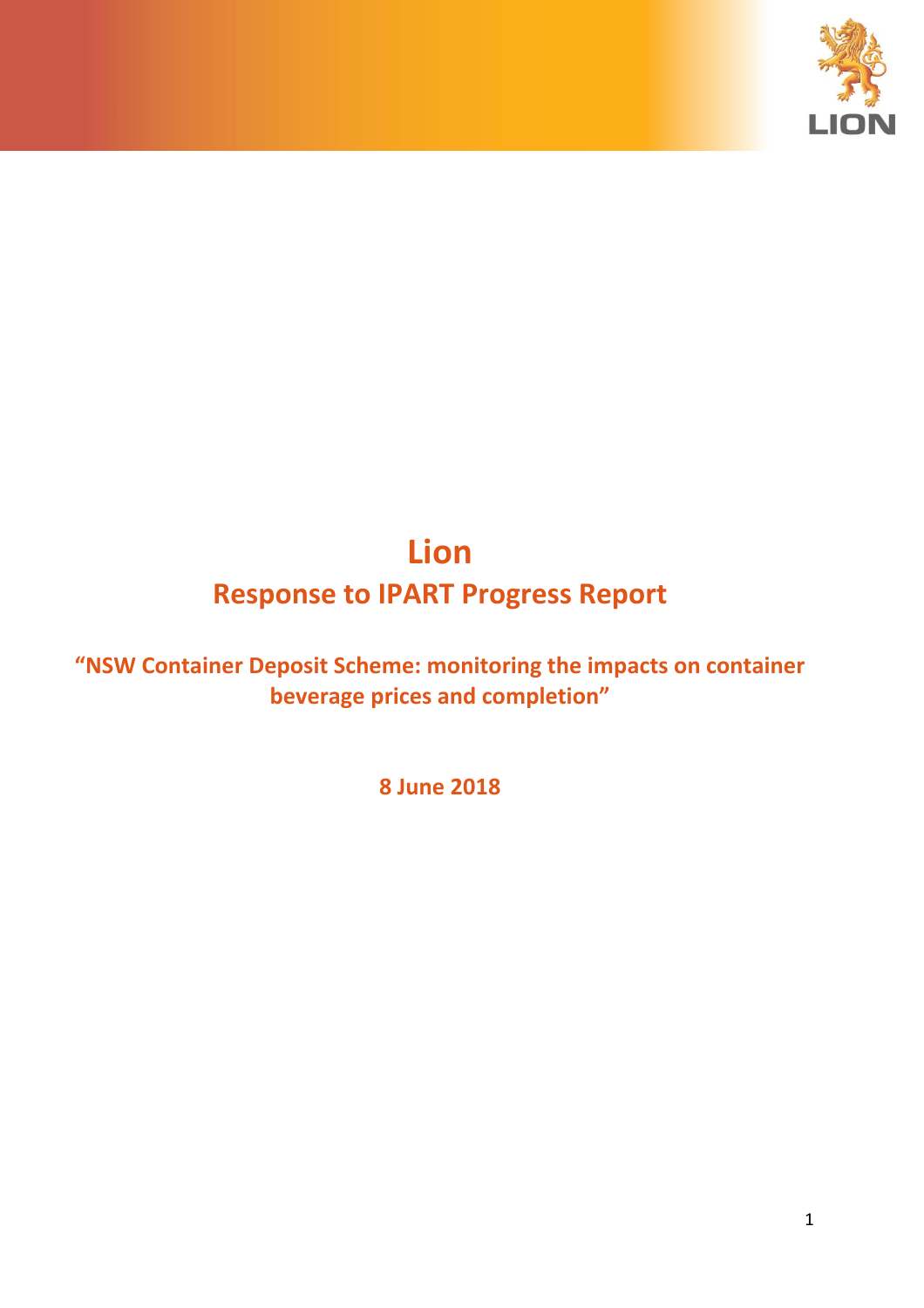

### **1. About Lion**

Lion is a leading beverage and food company with a portfolio that includes many of Australia's favourite brands. We employ more than 6,500 people across Australia and New Zealand and take great pride in our local manufacturing footprint, which spans 34 sites – including large breweries, craft breweries, dairy farms and milk, cheese, yoghurt and juice sites.

We are one of the region's largest purchasers of agricultural goods and an integral component of the retail, hospitality and tourism industries.

Our business generates nearly \$2.2 billion in total economic contribution to the Australian economy.

Our Australian beer division, Lion Beer Australia, is one the largest brewing companies and the operator of the most brewing sites in Australia. The company currently operates ten breweries around the country.

Four of them are in NSW, the largest of the network is Tooheys at Lidcombe. We also operate one of Australia's original craft breweries, the Malt Shovel Brewery in Camperdown, as well as unique craft breweries at Jindabyne and Byron Bay. The company and its corporate functions are also headquartered in York St, Sydney.

We brew some of Australia's most iconic beers, including Tooheys New and XXXX Gold. We also brew some of Australia's favourite craft beers such as James Squire and Little Creatures.

The core activities of our Dairy & Drinks business in Australia are the manufacture and wholesale of white milk, flavoured milks, fresh dairy foods, specialty cheeses and fruit juices. We make and market many of the region's favourite brands including Dairy Farmers, King Island Dairy, Dare iced coffee, Farmers Union, Yoplait, Berri and Daily Juice.

Lion's dairy origins stretch back to the formation of the Dairy Farmers' Milk Cooperative in 1900. Our Australian dairy and juice manufacturing footprint spans 15 sites including milk, specialty cheese, yoghurt and juice facilities.

We also own and operate two dairy farms on King Island. In NSW we have two juice sites in Smithfield and Leeton, a milk manufacturing site in Penrith and a dairy manufacturing site in Wetherill Park. We are in the final stages of an \$87million investment at our Wetherill Park site which will transform the site into a milk-based beverages manufacturing hub for the Eastern Sea board and we are also currently investment around \$27m in our Smithfield and Leeton juice sites.

There are 393 dairy farmers who supply our business nationally; this includes 179 direct Lion suppliers and we also contract 179 farms via the Dairy Farmers Milk Cooperative (DFMC). In NSW 80 dairy farms supply Lion – 29 direct and 51 through the DFMC. We also partner with 160 fruit growers in Australia with the majority of them based in the Leeton and Griffith areas.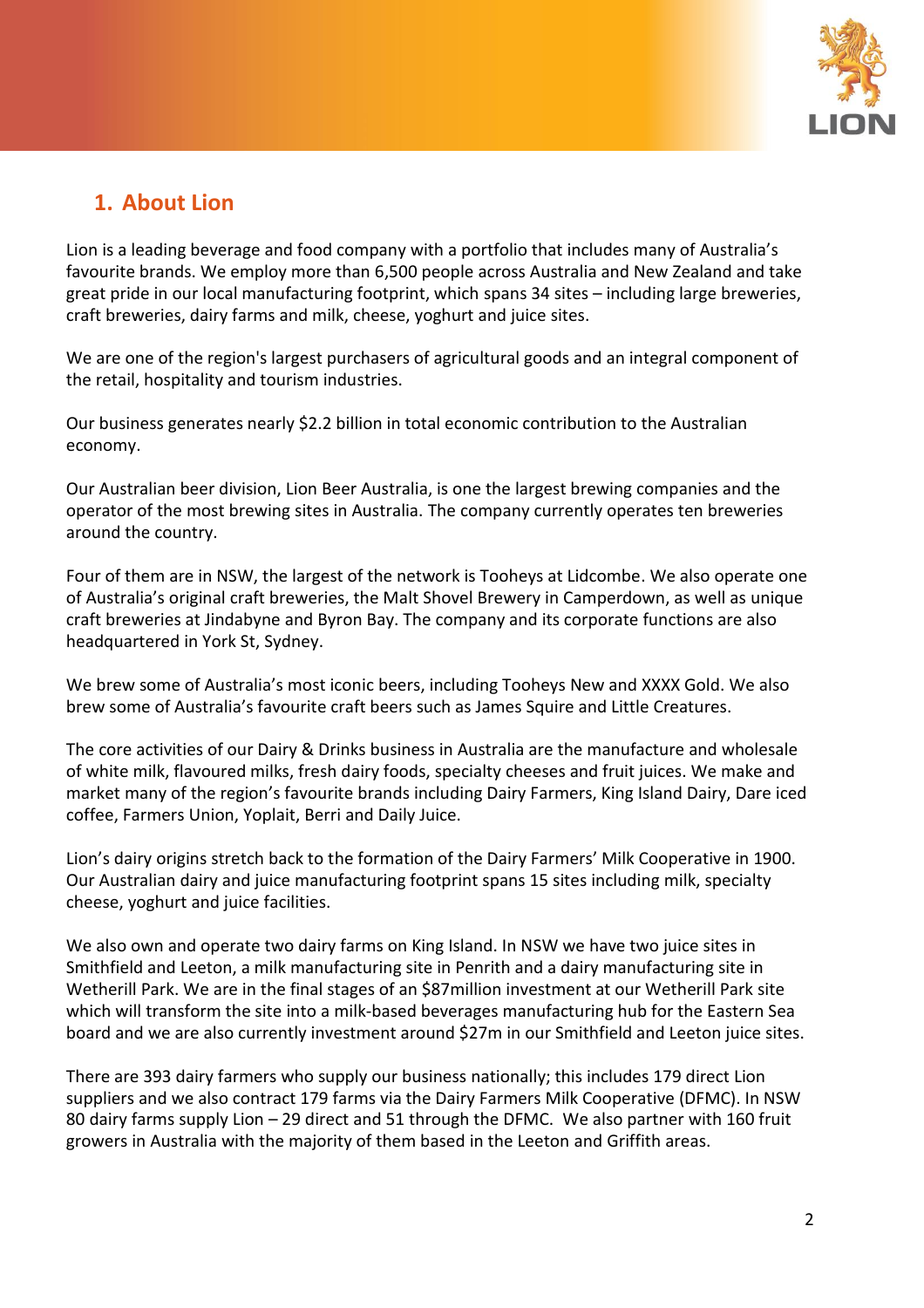

#### **Lion and Exchange for Change**

Lion is a member of Exchange for Change. Exchange for Change is the scheme coordinator of the NSW Container Deposit Scheme.

Exchange for Change was established by five major beverage companies: Lion, Coopers, Coca Cola Amatil, Asahi, and Carlton United Breweries. These five companies, along with two independent members and an independent chair, make up the board of Exchange for Change.

The Exchange for Change Board does not have access to, or visibility of, any information provided by other suppliers. Information provided by suppliers to Exchange for Change is treated with the utmost confidentiality.

For the benefit of the Tribunal, this submission represents the views of Lion, and has not been discussed or prepared with Exchange for Change.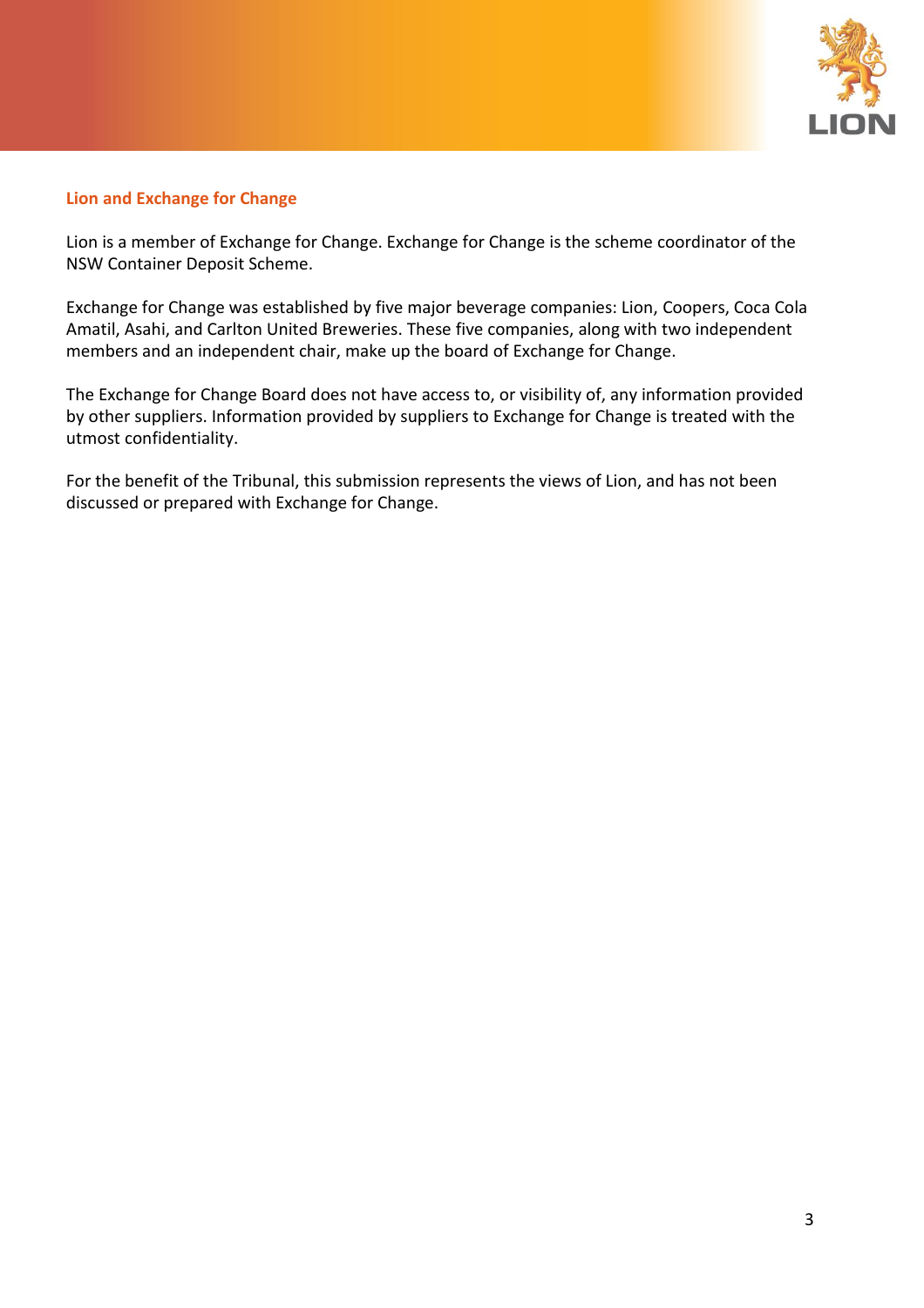

## **2. Summary**

The Independent Pricing and Regulatory Tribunal ("IPART") has been asked by the NSW Government to monitor the effects of the NSW Container Deposit Scheme ("CDS"). Specifically, IPART has been asked to monitor:

- the effect of the scheme on container beverage prices
- the performance and conduct of suppliers, and
- any other market impacts on consumers resulting from the scheme.

As a beverage supplier in New South Wales, Lion welcomes the opportunity to comment on these issues.

IPART's initial finding is that increases in container beverage prices as a result of the CDS are consistent with the direct costs of the scheme to suppliers.

#### **Competition impacts**

IPART recommends that either ACCC or NSW Fair Trading investigates any allegations of unfair or anti-competitive practices. Lion supports this recommendation, as both of these bodies have the relevant experience and resources to undertake such investigations.

That said, IPART does not appear to have identified any unfair or anti-competitive practices related to the NSW CDS at this point.